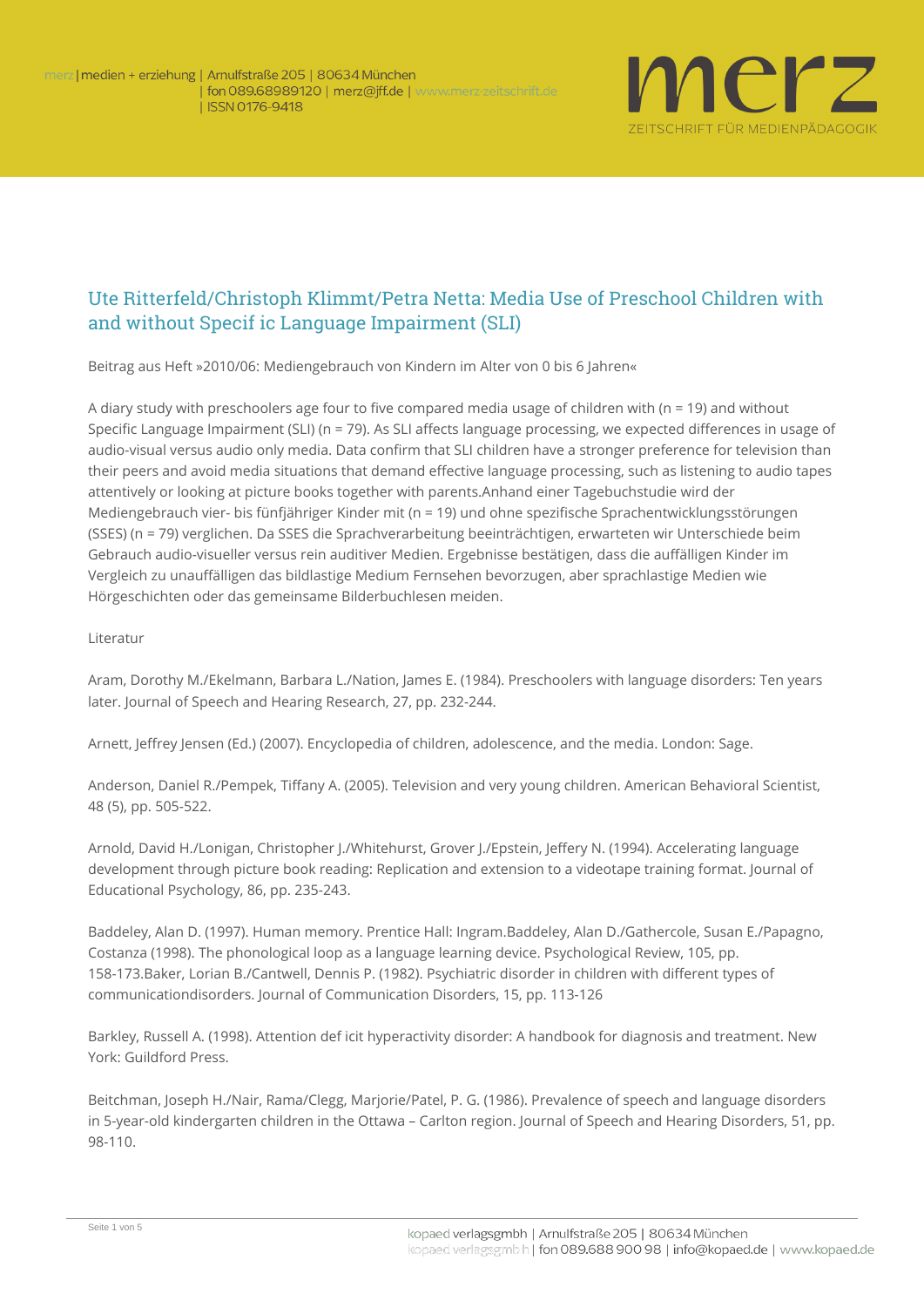

Bishop, Dorothy V. M./Adams, Catherine (1992). Comprehension problems in children with specif ic language impairment: Literal and inferential meaning. Journal of Speech and Hearing Research, 35, pp. 119-129.

Clahsen, Harald (1988). Normale und gestörte Kindersprache: Linguistische Untersuchungen zum Erwerb von Syntax und Morphologie. Amsterdam: John Benjamins B. V.

Conti-Ramsden, Gina/Botting, Nicola/Simkin, Zoë/Knox, Emma (2001). Follow-up of children attending infant language units: Outcomes at 11 years of age. International Journal of Language and Communication Disorders, 36 (2), pp. 207-219.

Cutler, Anna (1996). Prosody and word boundary problems. In: Morgan, James/Demuth, Katherine (Eds.), From signal to syntax. Hillsdale, NJ: Lawrence Erlbaum Associates, pp. 87-100.

Ellis Weismer, Susan (1996). Capacity limitations in working memory: The impact on lexical and morphological learning by children with language impairment. Topics in Language Disorders, 17(1), pp. 33-44.

Esser, Günter (1996). Umschriebene Entwicklungsstörungen. In: Petermann, Franz (Ed.), Lehrbuch der klinischen Kinderpsychologie. Modelle psychischer Störungen im Kindes- und Jugendalter. Göttingen: Hogrefe, pp. 267-285.

Feierabend, Sabine/Klingler, Walter (2004). Was Kinder sehen: Eine Analyse der Fernsehnutzung Drei- bis 13-Jähriger. Media Perspektiven, 4, pp. 163-177.

Feierabend, Sabine/Mohr, Inge (2004). Medienverhalten von Klein- und Vorschulkindern. Media Perspektiven, 9, pp. 320-332.

Fikkert, Paula (1994). On the acquisition of prosodic structure. Dordrecht: ICG Printing.

Fisch, Shalmon M./Truglio, Rosemarie T./Cole, Charlotte F. (1999). The impact of Sesame Street on preschool children: A review and synthesis of 30 years' research. Media Psychology 1, pp. 165-190.

Gathercole, Susan/Baddeley, Alan (1990). Phonological memory def icits in language disordered children: Is there a causal connection? Journal of Memory and Language, 29, pp. 336-360.

Greenberg, Bradley S./Eastin, Matthew S./Skalski, Paul/ Cooper, Len/Levy, Mark/Lachlan, Ken (2005). Comparing survey and diary measures of internet and traditional media use. Communication Reports, 18 (1), pp. 1-8.

Grimm, Hannelore (1999). Störungen der Sprachentwicklung. Göttingen: Hogrefe.

Hoffner, Cynthia/Buchanan, Martha (2005). Young adults' wishful identif ication with television characters: The tole of perceived similarity and character attributes. Media Psychology, 7, pp. 325-351.

Leonard, Lawrence B. (1998). Children with specif ic language impairment. Cambridge, MA: MIT Press.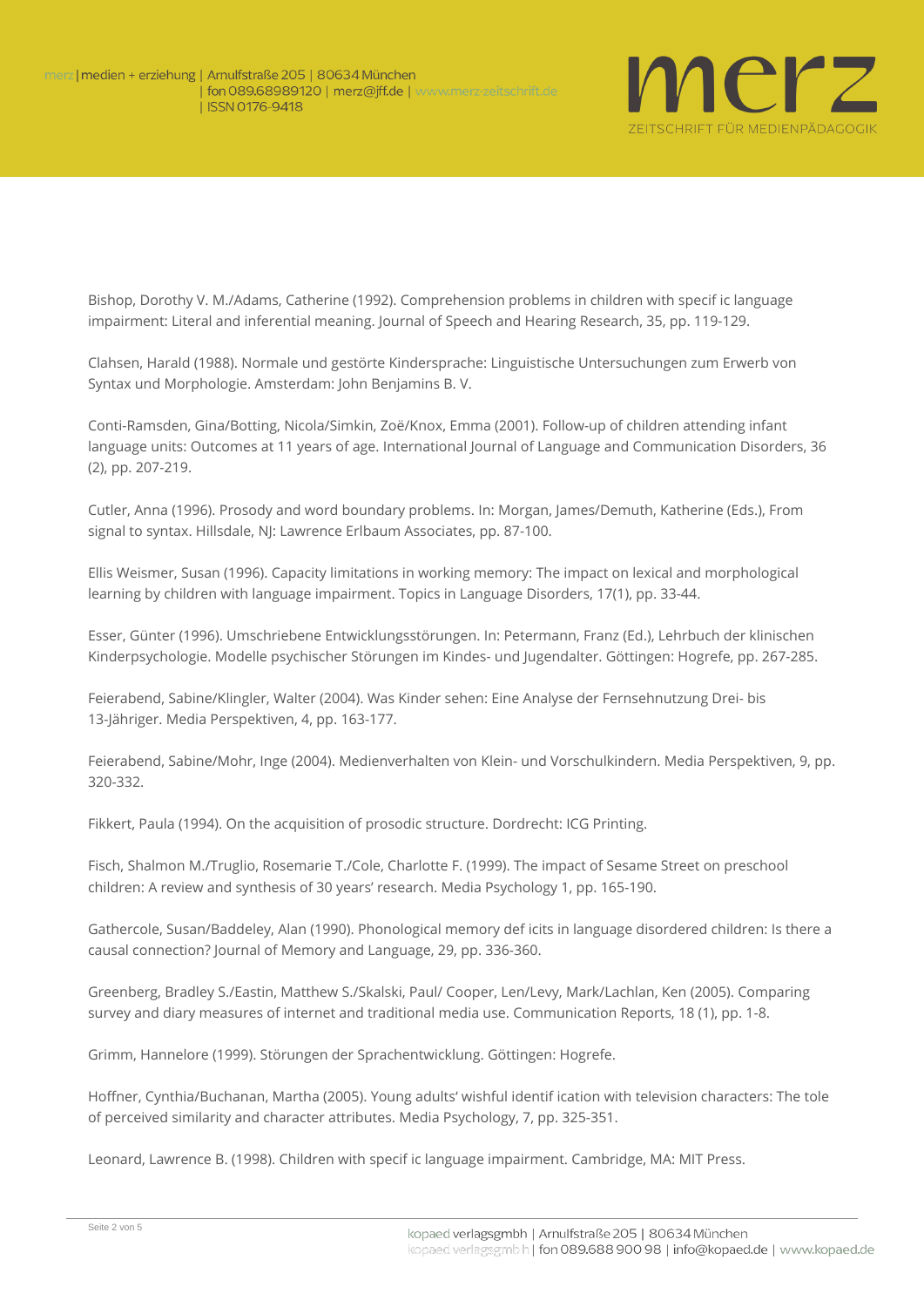

Montgomery, James (1995). Examination of phonological working memory in specif ically language-impaired children. Applied Psycholinguistics, 16, pp. 355-378.

Moore, David R./Rosenberg, Joy F./Coleman, John S. (2005). Discrimination training of phonemic contrasts enhances phonological processing in mainstream school children. Brain and Language, 94 (1), pp. 72-85.

Morgan, James/Newport, Elissa (1981). The role of constituent structure in the induction of an artif icial language. Journal of Verbal Learning and Verbal Behavior, 20, pp. 67-85.

Naigles, Letitia R./Mayeux, Lara (2001). Television as incidental language teacher. In: Singer, Dorothy G./Singer, Jerome L. (Eds.), Handbook of Children and the Media. Thousand Oaks: Sage, pp. 135-152.

Penner, Zivi/Gross, Manfred/Krügel, Christian (2005). Early brainstem evoked response audiometry and delays in language acquisition. Paper presented at the X. International Congress for the Study of Child Language, July 25-29 2005, Berlin.

Rideout, Victoria J./Vandewater, Elizabeth A./Wartella, Ellen A. (2003). Zero to six: Electronic media in the lives of infants, toddlers, and preschoolers. Menlo Park, CA: Kaiser Family Foundation.

Ritterfeld, Ute (1999). Pragmatische Elternpartizipation in der Behandlung dysphasischer Kinder. Sprache Stimme Gehör, 4, pp. 192-197.

Ritterfeld, Ute (2004). Die Spezif ische Sprachentwicklungsstörung: Phänomenbeschreibung und Erklärungsmodelle. Heilpädagogische Forschung, 2, pp. 70-91.

Ritterfeld, Ute (2005). Interventionsprinzipien bei Sprachentwicklungsstörungen. Heilpädagogik online, 3, pp.4-29. www.heilpaedagogik-online.com/2005/heilpaedagogik\_online\_0305.pdf [access: 07.31.2005]

Ritterfeld, Ute (2007). Elternpartizipation. In: Schöler, Hermann/Welling, Alfons (Eds.), Förderschwerpunkt Sprache. Handbuch der Pädagogik und Psychologie bei Behinderungen. Band 3 (p. 922-949). Göttingen: Hogrefe.

Ritterfeld, Ute/Vorderer, Peter (2000). Beeinträchtigen unterhaltsame Medienangebote den Spracherwerb? Klischees, Fakten und Vermutungen. Sprache Stimme Gehör, 4, pp. 164-157.

Ritterfeld, Ute/Niebuhr, Sandra/Klimmt, Christoph/Vorderer, Peter (2006). Unterhaltsamer Mediengebrauch und Spracherwerb: Evidenz für Sprachlernprozesse durch die Rezeption eines Hörspiels bei Vorschulkindern. Zeitschrift für Medienpsychologie, 18, pp. 60-69.

Ritterfeld, Ute/Rindermann, Heiner (2004). Mütterliche Einstellungen zu einer sprachtherapeutischen Behandlung ihres Kindes. Zeitschrift für Klinische Psychologie und Psychotherapie, 3, pp. 172-182.

Ritterfeld, Ute/Weber, René (2006). Video games for entertainment and education. In: Vorderer, Peter/Bryant,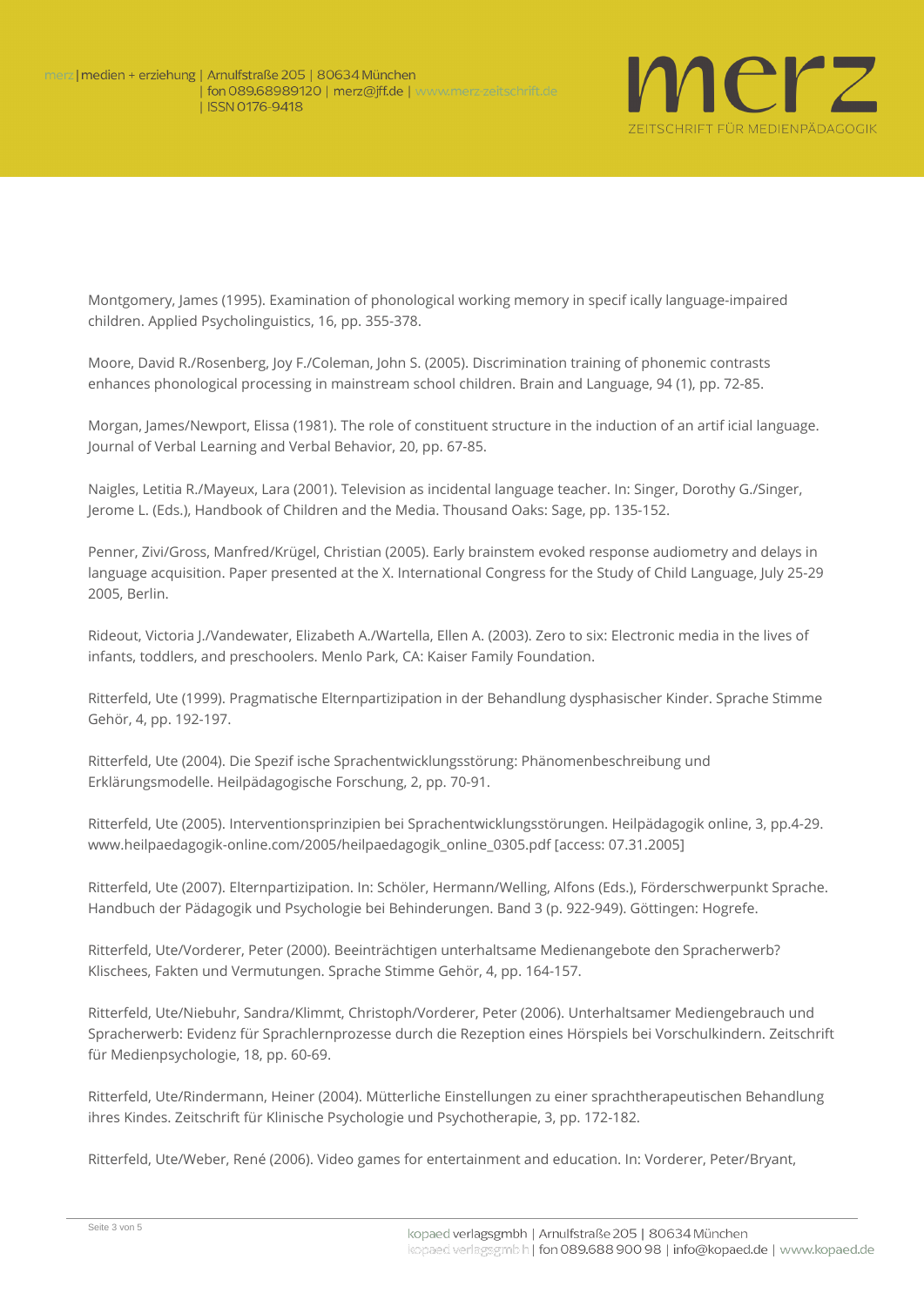

Jennings (Eds.), Playing video games – Motives, responses, and consequences. Mahwah, NJ: Lawrence Erlbaum, pp. 399-413.

Ritterfeld, Ute/Klimmt, Christoph/Vorderer, Peter/Steinhilper, Leila K. (2005). The effects of a narrative audio tape on preschoolers' entertainment experience and attention. Media Psychology, 7 (1), pp. 47-72.

Roberts, Donald F./Foehr, Ulla G./Rideout, Victoria J. (2005). Generation M: Media in the lives of 8-18 yearolds. Menlo Park, CA: Kaiser Family Foundation.

Schneider, Wolfgang/Ennemoser, Marco/Roth, Ellen/Küspert, Petra (1999). Kindergarten prevention of dyslexia: Does training in phonological awareness work for everybody? Journal of Learning disabilities, 32/5, pp. 429-436.

Schöler, Hermann/Fromm, Waldemar/Kany, Werner (1998c). Die Spezifische Sprachentwicklungsstörung – eine sprachspezifische Störung? In: Schöler, Hermann/Fromm, Waldemar/Kany, Werner (Eds.), Spezifische Sprachentwicklungsstörung und Sprachlernen. Heidelberg: Schindele, pp. 275-294.

Spitz, Ellen H. (2000). Inside Picture Books. New Haven, CT: Yale University Press.

Tallal, Paula/Piercy, Malcom (1973a). Defects of nonverbal auditory perception in children with developmental aphasia. Nature, 241, pp. 468-469.

Tallal, Paula/Piercy, Malcom (1973b). Developmental aphasia: Impaired rate of non-verbal processing as a function of sensory modality. Neuropsychologia, 11, pp. 389-398.

Tallal, Paula/Stark, Rachel E./Mellits, David (1985a). The relationship between auditory temporal analysis and receptive language development: Evidence from studies of developmental language disorder. Neuropsychologia, 23, pp. 527-534.

Tallal, Paula/Stark, Rachel E./Mellits, David (1985b). Identif ication of language-impaired children on the basis of rapid perception and production skills. Brain and Language, 25, pp. 314-322.

Tallal, Paula/Miller, Steve L./Bedi, Gail/Byma, Gary/Wang, Xiaqin/Nagarajan, Srikantan S./Schreiner Christoph/Jenkins, William M./Merzenich, Michael M. (1996). Language comprehension in language-learning impaired children improved with acoustically modif ied speech. Science, 271, pp. 81-84.

Tomblin, J. Bruce/Smith, Elaine/Zhang, Xuyang (1997). Epidemiology of specif ic language impairment: Prenatal and perinatal risk factors. Journal of Communication Disorders, 30, pp. 325-344.

Tomblin, J. Bruce/Freese, Paula/Records, Nancy L. (1992). Diagnosing specif ic language impairment in adults for the purpose of pedigree analysis. Journal of Speech and Hearing Research, 35, pp. 832-843.

Vorderer, Peter/Böcking, Saskia/Klimmt, Christoph/Ritterfeld, Ute (2006). What makes preschoolers listen to